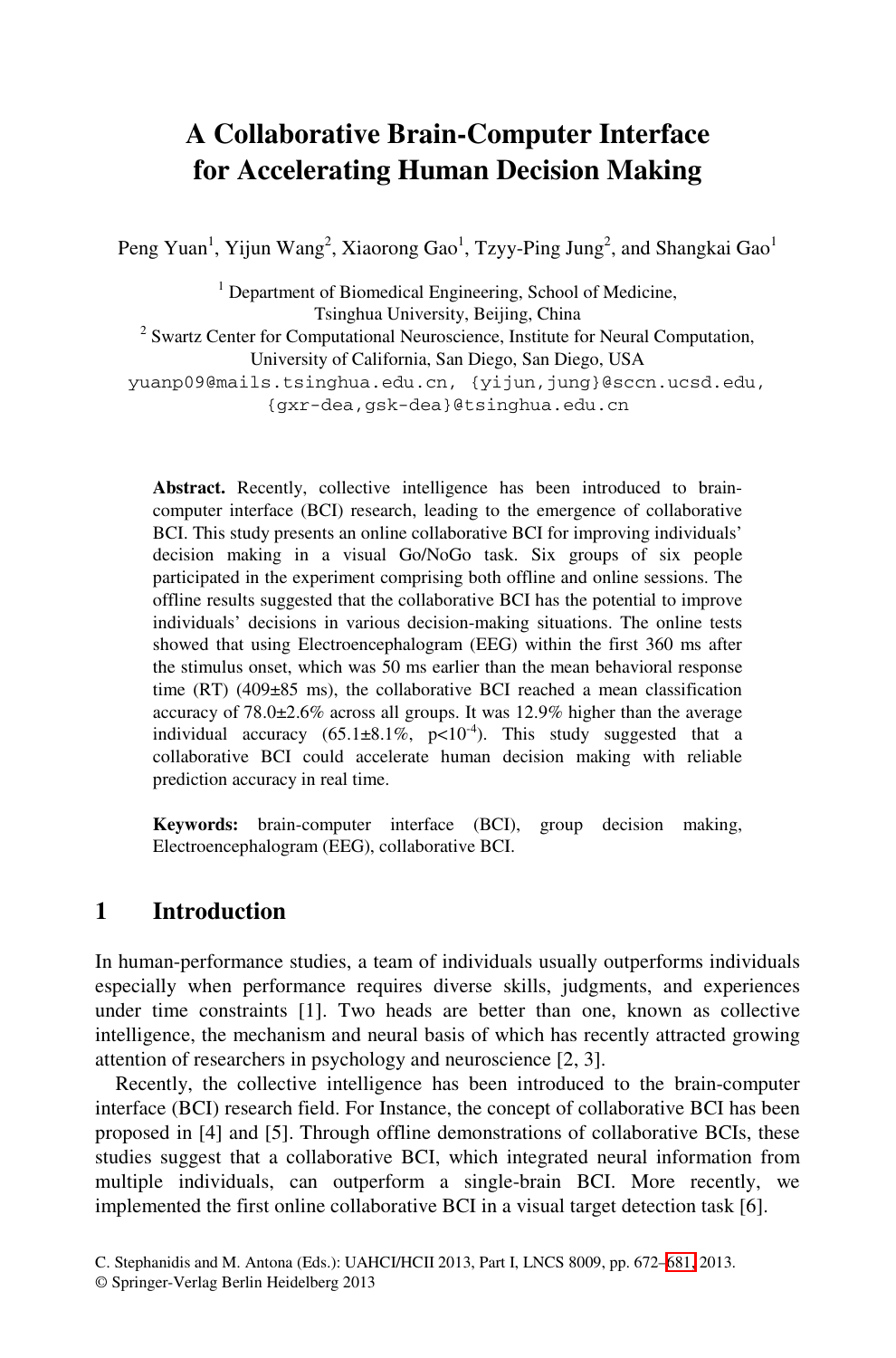The huge potential of using a collaborative BCI to improve human performance has attracted many researchers and engineers' interests. For instance, Riccardo et al. [7] reported the application of a BCI system in a simulated spacecraft control task and the potential benefits of its extension to a collaborative multi-user BCI system. Riccardo et al. [8] subsequently explored the advantages of using an off-line collaborative BCI in a simple visual matching and a decision-making task. The g.tec company also demonstrated a collaborative P300 speller [9]. These studies suggested that combining brain activity of multiple users preforming the same task might improve the overall BCI performance, compared to individual BCIs, and lead to extended applications of BCIs.

Here, this study presents the design and implementation of a truly online collaborative BCI for improving individuals' decision-making performance in a visual Go/NoGo task. To the best of our knowledge, this is the first demonstration of a single-trial EEG-based group decision making using an online collaborative BCI. To further explore the advantages of using the collective BCI system, this study also evaluates its performance under the tasks with different difficulty levels with an offline analysis.

# **2 Material and Methods**

### **2.1 Subjects**

Thirty-six (aged 19 to 28 years, mean age 23, 8 females) healthy university students from Tsinghua University participated in this study. They were divided into six groups (six participants in each group).

### **2.2 Experimental Setup and Paradigm**

As illustrated in Fig. 1, the collaborative BCI system comprises six 16-channel EEG amplifiers synchronized by trigger signals from a server computer, which was also used for stimulus presentation and data analysis. A Media-Key multimedia teaching



**Fig. 1.** Experimental setup of the collaborative BCI system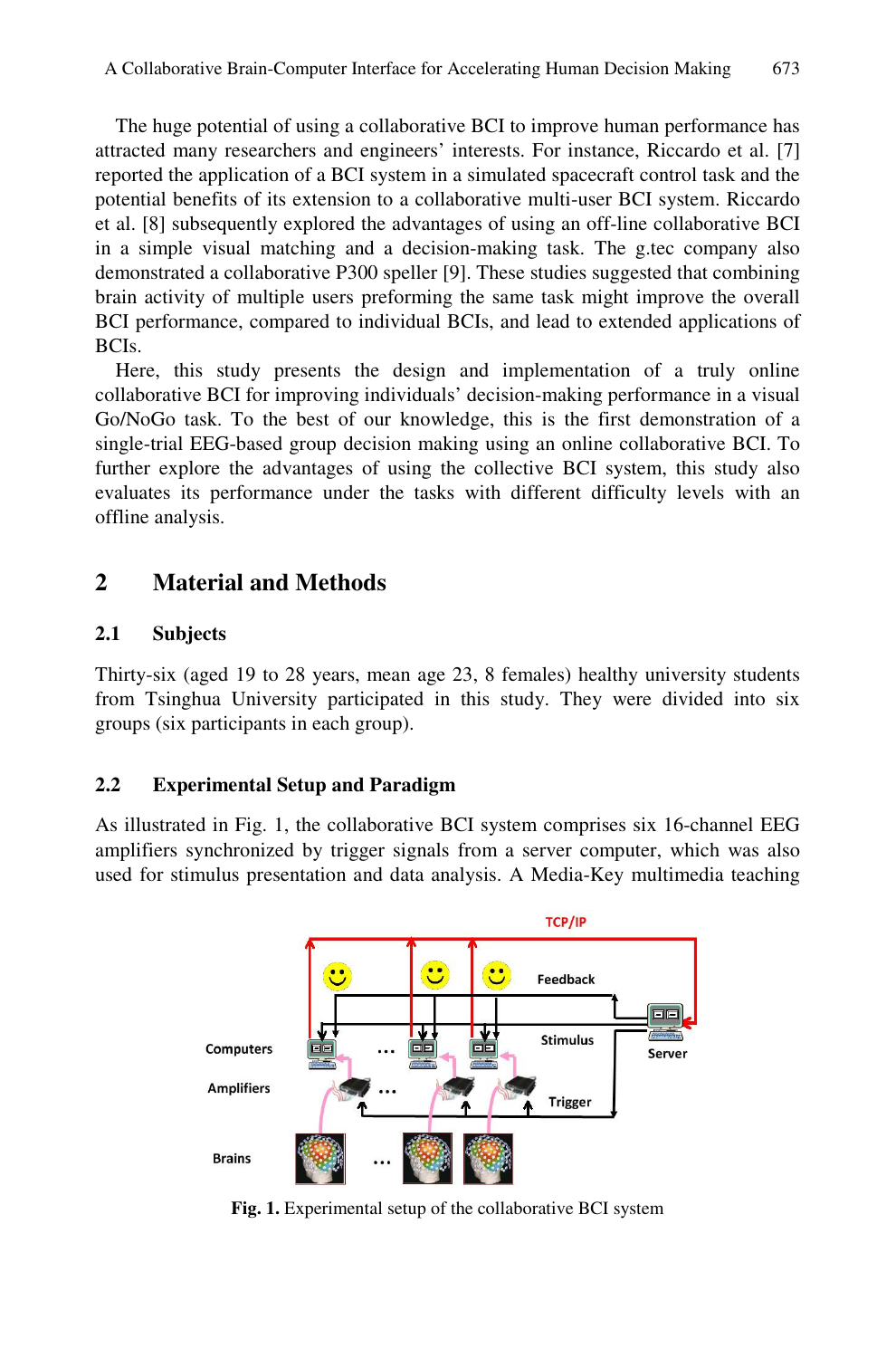system delivered the stimulus to six LCD monitors (one in front of each subject) simultaneously. EEG data from each subject were sent to a computer via TCP/IP for real-time analysis.

The subjects were seated comfortably in armchairs at a distance of 80 cm from the monitor. During the experiment, a series of images including face images (Go tasks) and car images (NoGo tasks) were presented to the subjects. The subjects were instructed to press a button as quickly as possible when they recognized a face image, otherwise withhold the response. Once the button was pressed, an electrical event signal would be sent to the trigger channel of the amplifier and would be recorded in the software running on the computer. Sixteen-channel EEG data were collected by a standard EEG system. Electroldes were placed according to a standard international 10-20 montage at Fz, F3, F4, Cz, C3, C4, Pz, T5, T6, Oz, Fpz, F7, F8, P3, P4, POz, with a left-mastoid reference. The sampling rate was 1000 Hz.

The experiment comprised an offline training stage and an online test stage. The offline sessions were used to collect pilot data to train the classifiers, while the online sessions were used to evaluate the performance of the proposed collaborative BCI system. In the offline sessions, different difficulty levels were implemented to evaluate the performance of the collaborative BCI in decision-making under different situations. The difficulty level of the task was controlled by varying the phase coherence of the Go and NoGo images (45%, 35%, and 30%, difficulty level from low to high). The images of six conditions were equally and randomly distributed during the experiment. In the online experiments, for simplicity, only the images with the phase coherence value of 45% were used.



**Fig. 2.** Experiment diagram of (a) offline experiment and (b) online experiment

As illustrated in Fig. 2 (a), in the offline experiments, at the beginning of each trial, a fixation cross was presented at the center of the screen for a random duration from 1 to 2 seconds, followed by an image (about 16.5×16.5 cm) presented for 16.7 milliseconds (the period of one rendered frame). Following the image presentation, there was a one-second period for the subjects to make decisions and motor responses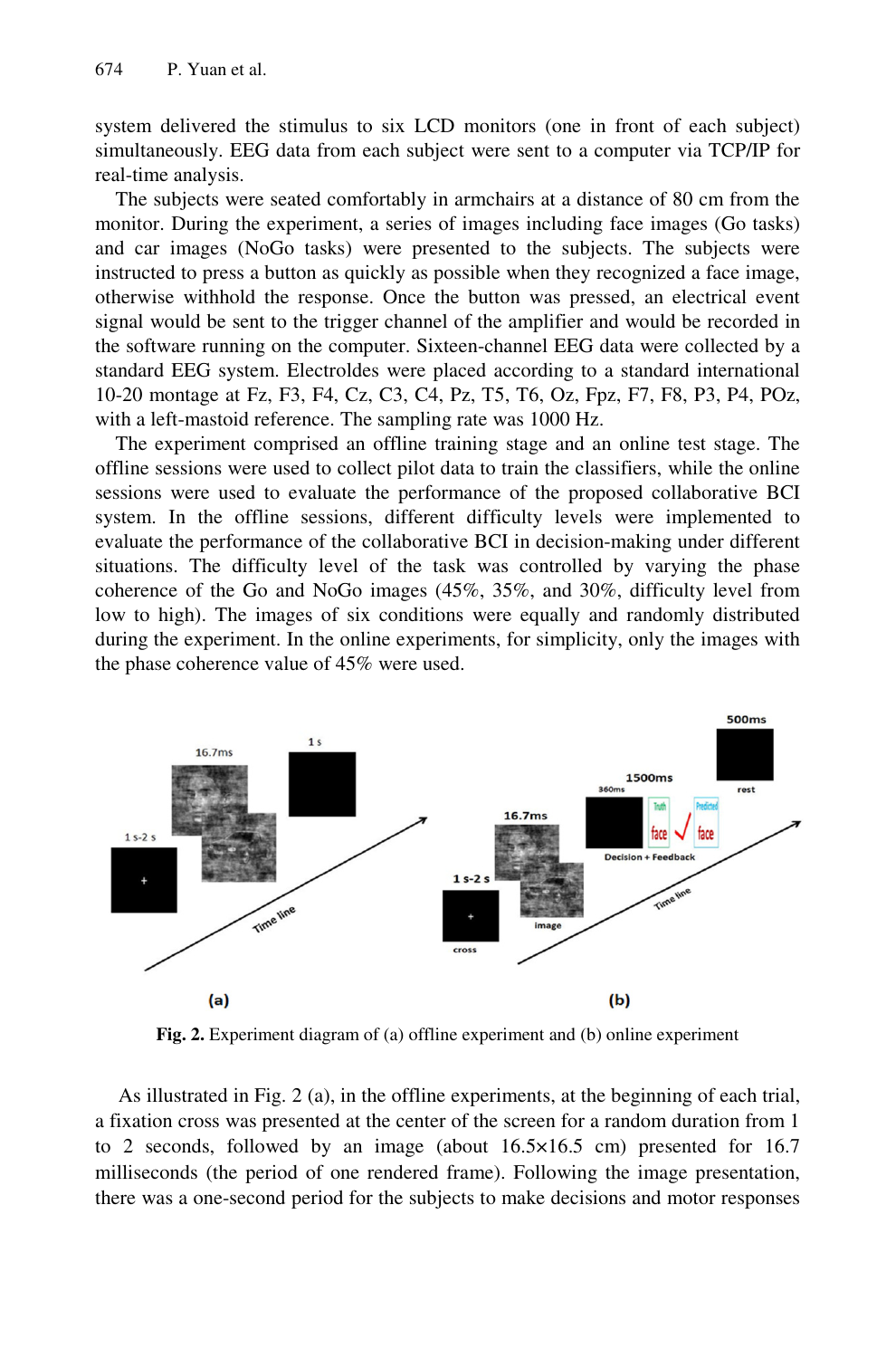before the next trial started. Fig. 2 (b) illustrated the diagram of the online experiments. Compared to the offline experiments, the multi-channel (Fz, F3, F4, Cz, C3, C4, Pz, T5, T6) EEG data within the first 360 ms following stimulus presentation were used to predict the upcoming decision. After classification, visual feedbacks (presented and predicted image types) were presented on the screens. This decision and feedback stage lasted 1500 ms followed by a rest period of 500 ms.

The training stage consisted of five blocks of 120 trials each, resulting in a total of 600 trials. Of them, 200 trials at the phase coherence value of 45 were used to train the classifiers. The trained classifiers were applied to the online testing session consisting of a block of 120 trials (60 images of cars and 60 images of faces).

#### **2.3 Data Analysis**

#### **Behavior Data**

In order to evaluate the general behavior performance of the subjects, this study calculated the averaged motor response time and accuracies across all the subjects during the tasks with different difficulty levels.

#### **EEG Data**

In the offline analysis, EEG data were first downsampled to 200 Hz and then bandpass (1-40 Hz) filtered using the eegfilt function in EEGLAB [10]. To validate the collected EEG data, the data were first re-referenced to the common average reference (CAR), time-locked to stimulus onsets and averaged across trials and subjects to obtain grand averaged event-related potentials (ERPs). This study then used a machine-learning classifier to predict the Go/NoGo decision based on single-trial ERPs following stimulus presentation. To estimate the performance of the system, 5 fold cross validations were used to evaluate the prediction accuracies during the task with phase coherence value of 45%. Specifically, this study calculated the accuracies of the individual and collaborative single-trial EEG classification (Go vs. NoGo) of the six groups of people with different time window lengths (from 150 ms to 250 ms with an interval of 20 ms, and from 250 ms to 400 ms with an interval of 50 ms). As illustrated in Fig. 3, after band-pass filtering, the signal-to-noise ratio maximizer (SIM) algorithm [11] was used to extract each subject's ERP components from multichannel EEGs through spatial filtering. The first three ERP components of each condition were selected as features for classification. A two-layer support vector machine (SVM) classifier was then applied to predict the Go/NoGo decision. The feature vector constituted by the outputs (the probability of the trial to be a Go task) of the first-layer classifiers for all subjects was forwarded into the second-layer classifier to make the group decision. The program was implemented using the LIBSVM toolbox [12].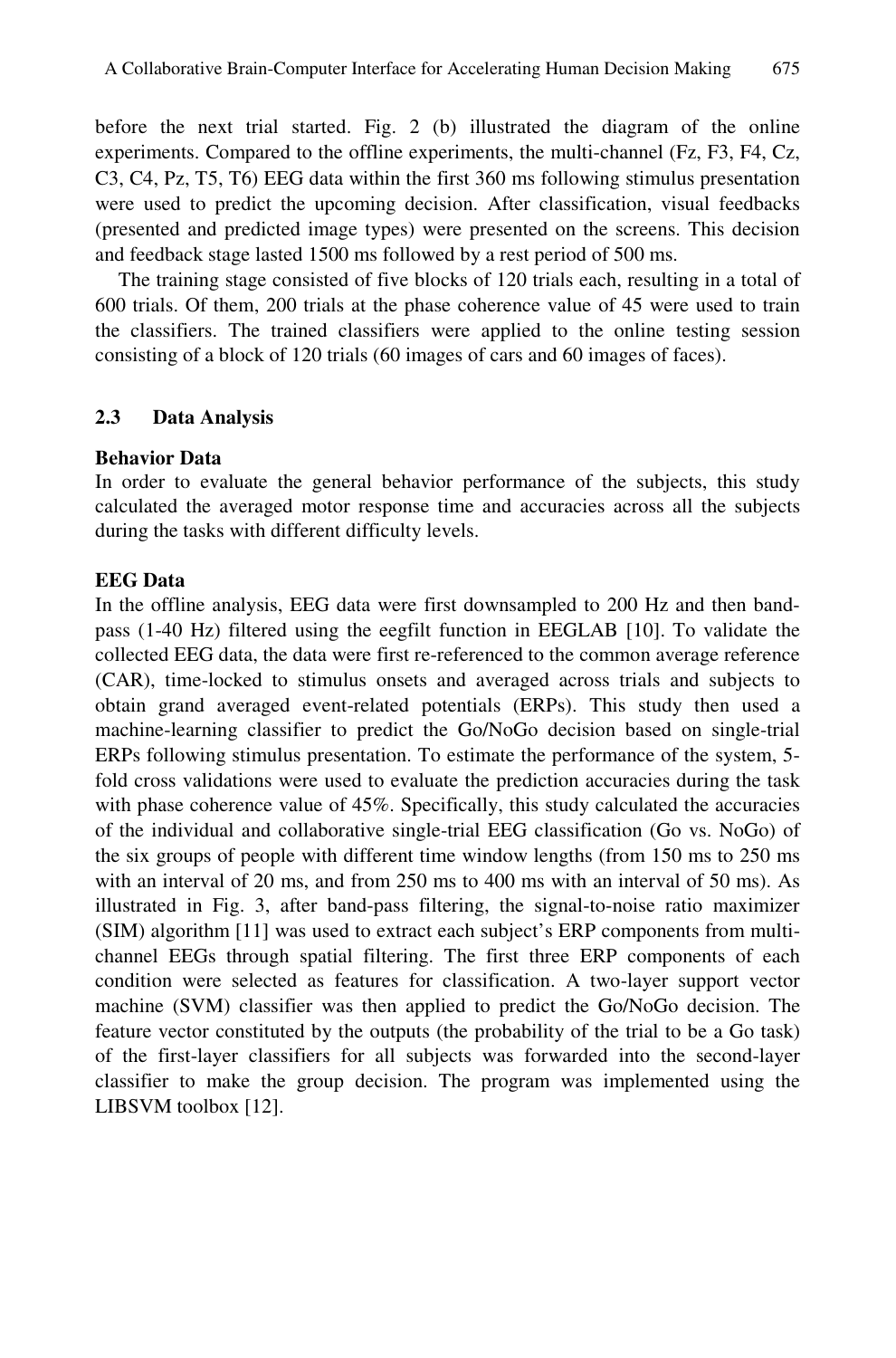

**Fig. 3.** Diagram of feature extraction and classification in the collaborative BCI system

It is also of great interest to see the potential of the collaborative BCI for making a group decision under the situations with high difficulties. To this end, in the offline analysis, 5-fold cross validations were used to estimate the accuracies under the tasks with phase coherence value of 35% and 30%. However, as the available samples of Go and NoGo conditions for each subject were limited and unbalanced according to behavioral performance (cf. Fig. 4(b)), we found that the individuals' single-trial EEG classification accuracy was close to the chance level in these situations. To improve the SNR of single-trial ERPs, we alternatively first averaged the signals across all the subjects participated in the experiment (hence, the group size was 36). The resultant cross-subject averaged ERPs were forwarded to the SIM algorithm to derive spatial filters and then classified by the SVM.

In the online experiments, the signals of each trial were resampled at 200 Hz, and digitally filtered at 1-30 Hz with a twentieth-order causal filter. The feature extraction and classification methods illustrated in Fig. 3 were subsequently applied for prediction. The length of time window used for real-time data analysis was set to 360 ms.

### **3 Results**

#### **3.1 Behavior Results**

Fig. 4 (a) shows that subjects' response time increased as the task difficulty level increased. The response times were  $409 \pm 85$  ms,  $461 \pm 113$  ms, and  $470 \pm 113$  ms at the phase coherence of 45%, 35%, and 30%, respectively.

Fig. 4 (b) shows that subjects' detection accuracies decreased when the phase coherence value decreased (92 $\pm$ 1.5%, 74 $\pm$ 3.8%, 64 $\pm$ 3.5% corresponding to phase coherence values of 45%, 35%, and 30%). This phenomenon was more pronounced in the Go trials (decreasing from  $96 \pm 2.0\%$  to  $63 \pm 6.7\%$ , and  $41 \pm 6.0\%$ ). It may suggest that the subjects tend to response very cautiously during the experiments, preferring holding the button rather than making a response.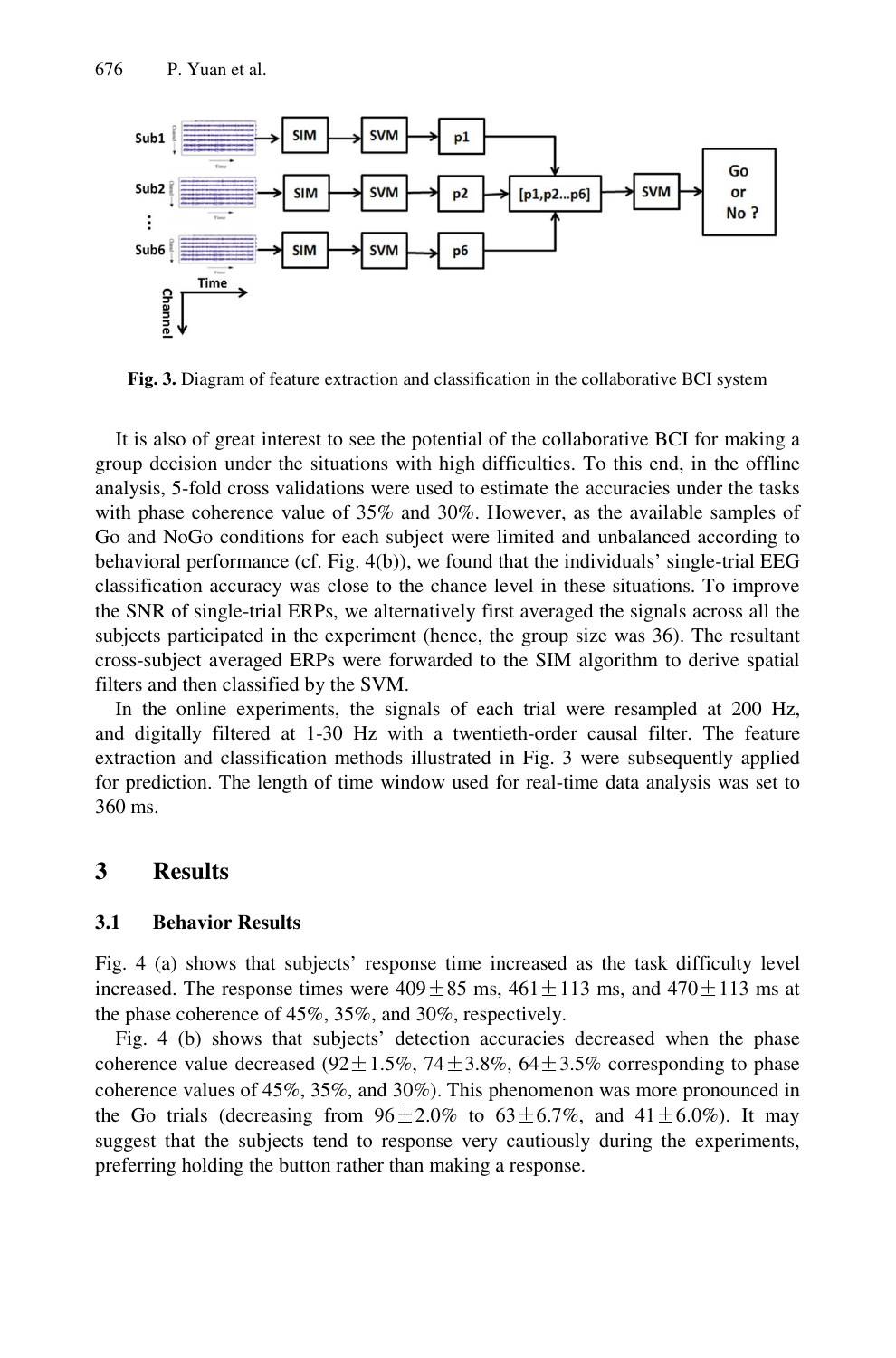

**Fig. 4.** (a) The distributions of response time of correctly responded Go trials with different difficulty levels. (b) Behavior accuracies of different tasks. Go, NoGo and All denote the Go (face) trials, NoGo (car) trials and overall (Go and NoGo) trials respectively.

#### **3.2 Offline Results**

#### **Grand Averaged ERP**

Fig. 5 (b) shows the robust ERP components evoked by Go (face N170 at T6) and NoGo (larger N2 and P3 at Fz) trials. The difference waves were very pronounced at several scalp channels (see Fig.  $5$  (a)). Thus, it could be inferred that the components contributing most to the classification were the face-specific N170 component in the Go condition, and the larger N2 and P3 components in the NoGo condition.



**Fig. 5.** Grand averaged ERPs for the task with the phase coherence value of 45%. (a) multichannel difference waves (Go - NoGo). (b) ERP and the difference wave in Go and NoGo trials at channel Fz (top) and T6 (bottom).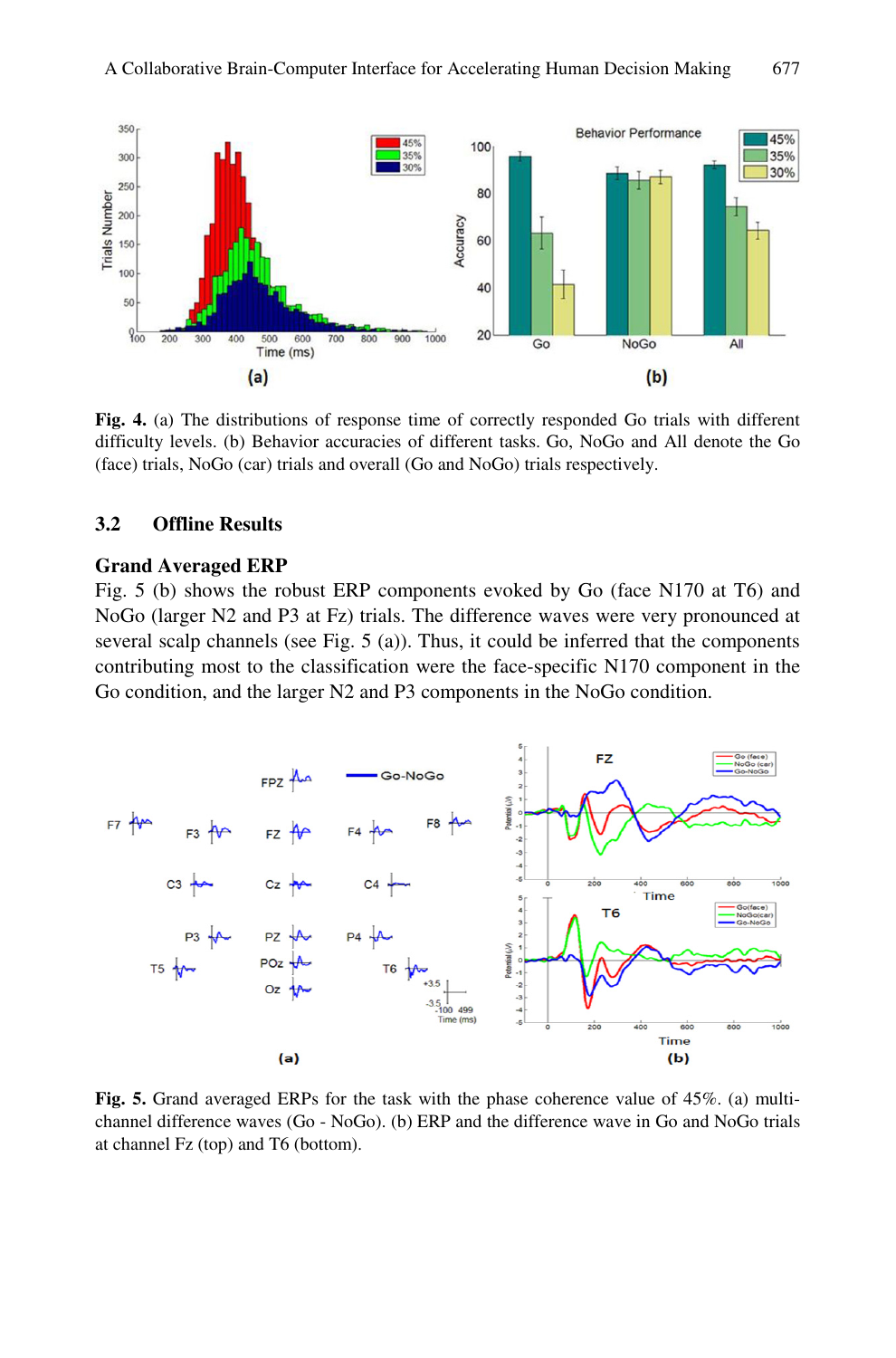

**Fig. 6.** Difference waves (Go- NoGo) under different difficulty levels at (a) Fz and (b) T6. The red, green and blue colors represent coherence values of 45%, 35% and 30% respectively.

Fig. 6 shows the difference waves between Go and NoGo conditions under different difficulty levels at channels Fz and T6. Intuitively, it seemed that as task difficulty increased, the amplitude of the difference wave decreased, while the latency of the difference wave increased. These response variabilities would make the EEGbased classification more difficult.

#### **Single-Trial EEG Classification**

Fig. 7 shows that the system's classification accuracy increased monotonously with the length of time window. It is also evident that the collaborative paradigm outperformed the mean of the individuals and the best individual in the group. The classification accuracy of the system could reach about 80% with a time window length of  $\sim$ 350 ms.



**Fig. 7.** Single-trial EEG classification accuracies as a function of time window length at the phase coherence value of 45% across all the six groups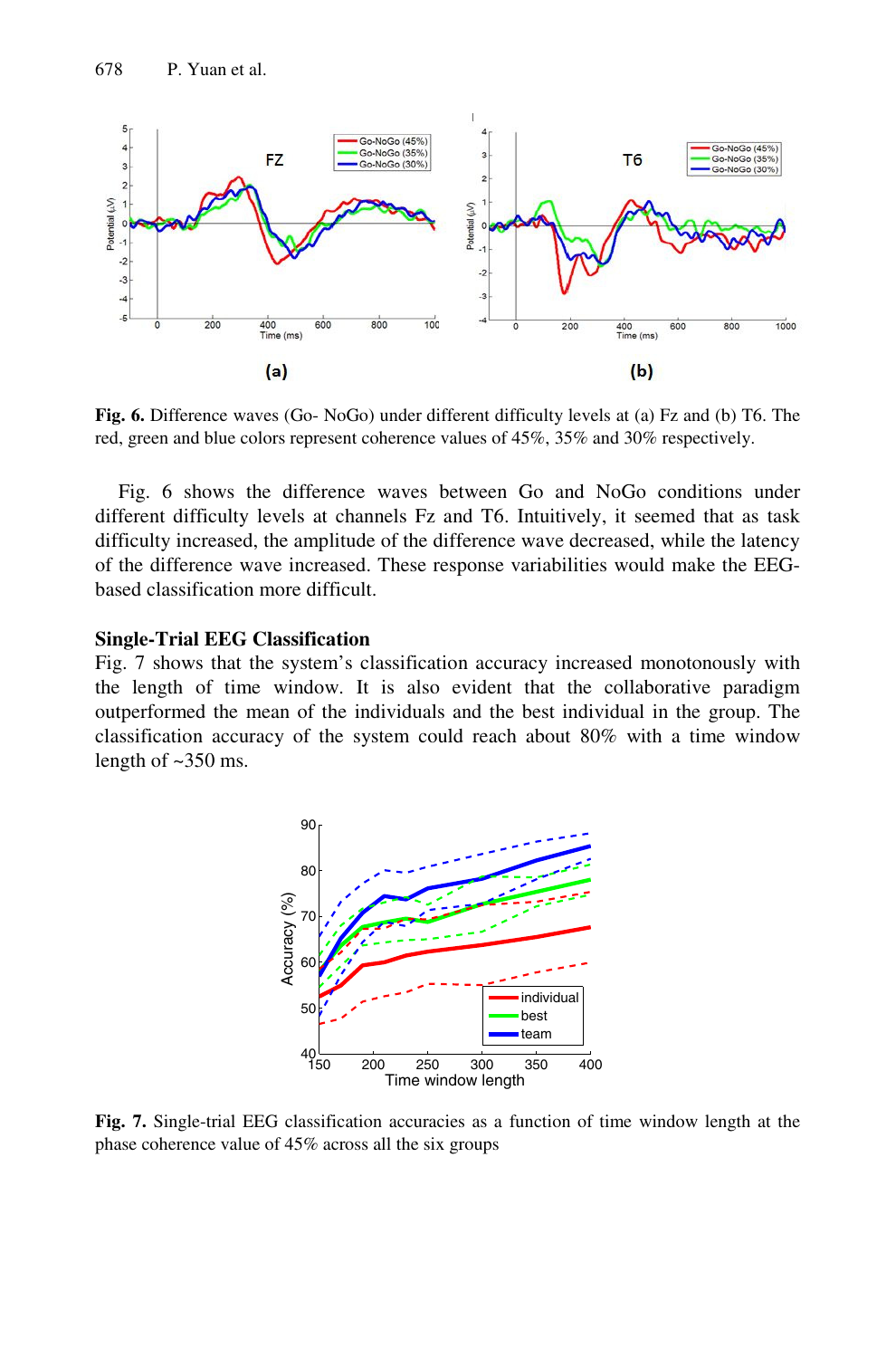Fig. 8 shows the single-trial EEG classification accuracies as a function of the length of time window at the phase coherence value of 35% and 30%, when all the 36 subjects were included in a group for calculation. Using the EEG from first 350 ms, the accuracy was 71.0% and 65.5% at the phase coherence values of 35% and 30%, respectively. These results were comparable to the individuals' behavioral results  $(74.0\pm3.8\%$  and  $64.0\pm3.5\%$  at the phase coherence values of 35% and 30%, cf. Fig. 4(b)). To be noticed, in the Go condition, the average response time was 461 ms and 470 ms when the phase coherence values were 35% and 30%, respectively.

These results suggested that even under very difficult decision-making situations, when the subjects failed to make an accurate and quick decision, the collaborative BCI have the potential to improve individuals' decision speed with comparable accuracy.



**Fig. 8.** Single-trial EEG classification accuracies as the function of time window length at the phase coherence value of 35% and 30% respectively

#### **3.3 Online BCI Performance**

Table 1 lists the performance of the online collaborative BCI. Consistent with the offline analysis, the online test showed that the prediction accuracy of the collaborative classification was significantly enhanced over that of the individual classification. Using EEG within the first 360 ms after the stimulus onset, which was 50 ms earlier than the mean behavioral response time  $(409 \pm 85 \text{ ms})$ , the collaborative BCI reached a mean classification accuracy of 78.0±2.6% (range: 75%-82%) across all groups. It was 12.9% higher than the average individual accuracy (65.0±8.1%,  $p<10^{-4}$ ), and 3.3% higher than the best individual accuracy (74.7 $\pm$ 4.2%, p<0.1). These results suggest that a collaborative BCI could accelerate human decision making with reliable prediction accuracy in real time.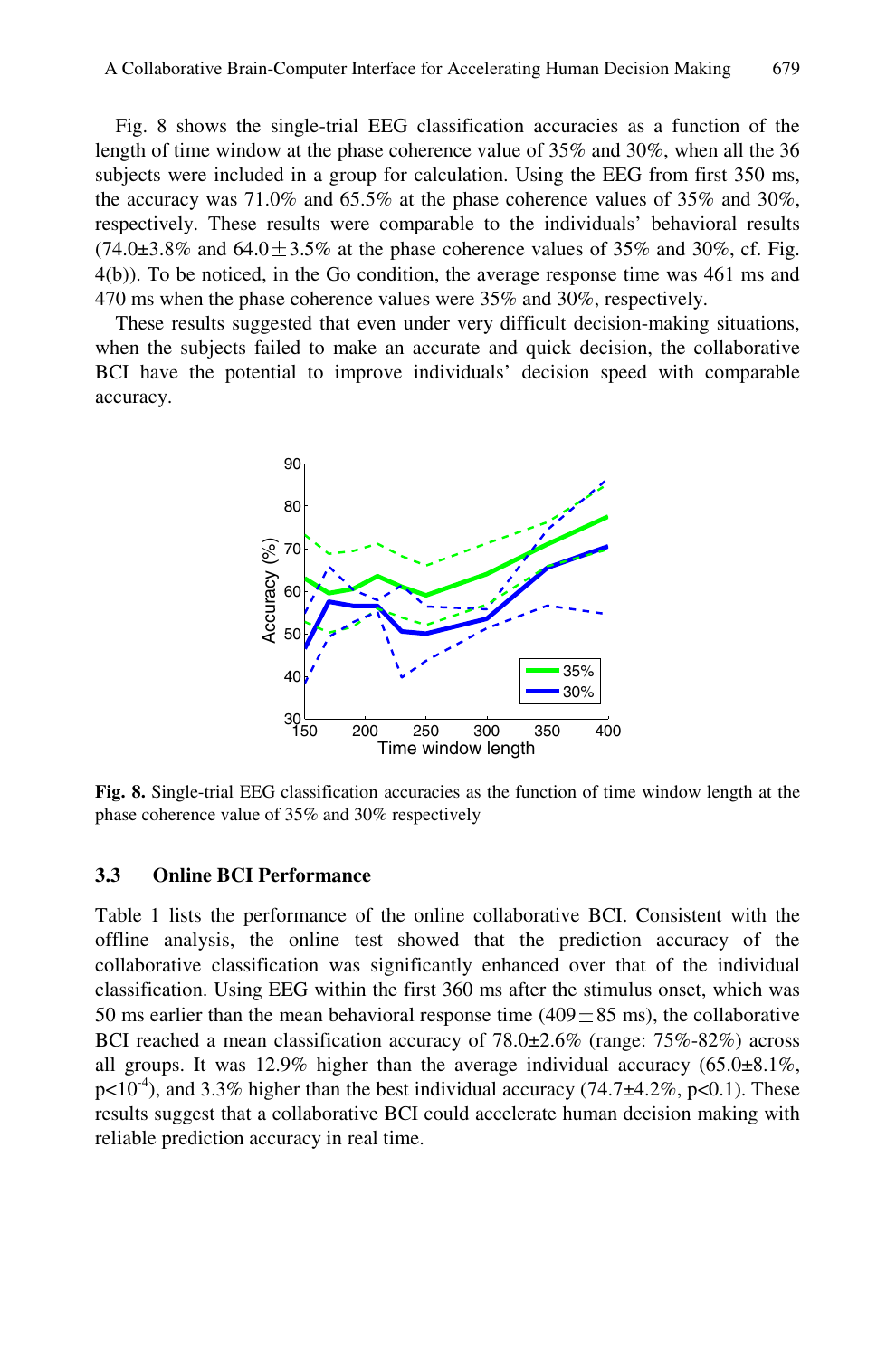| Group# | Sub $#1$ | Sub $#2$ | Sub# $3$ | Sub $#4$ | Sub $#5$ | Sub $#6$ | <b>Team</b> |
|--------|----------|----------|----------|----------|----------|----------|-------------|
|        | 63       | 68       | 51       | 61       | 63       | 58       | 76          |
| 2      | 62       | 73       | 68       | 66       | 52       | 68       | 82          |
| 3      | 79       | 73       | 74       | 65       | 72       | 65       | 80          |
| 4      | 79       | 77       | 56       | 53       | 64       | 59       | 75          |
| 5      | 73       | 58       | 58       | 73       | 58       | 63       | 77          |
| 6      | 63       | 48       | 68       | 73       | 76       | 65       | 78          |

**Table 1.** Accuracy of the online collaborative BCI (%)

# **4 Conclusion and Discussions**

This study presented the design and implementation of an online collaborative BCI for improving individuals' decision making in a visual Go/NoGo task. The performances of the collaborative BCI during the tasks with different difficulty levels were also evaluated. The offline results suggested that even in the difficult decisionmaking situations, where the subjects were difficult to make quick and accurate decisions, the collaborative BCI can still have the potential to improve individuals' decision speed with comparable accuracy. In summary, the collaborative BCI technology provides an efficient way for achieving collective intelligence from brain activities of multiple subjects.

The proposed BCI system does have some limitations. First, the data transmission and analysis of the system was implemented in a centralized fashion. Too much data transmission and computation would affect the speed and performance of the system. In the online experiments, we found that the data transfer speed varied across trials, bringing some delays in the feedback presentation. To alleviate this problem, a distributed framework, which involves less data transmission and performs data computation in a distributed fashion, may be a good choice. Furthermore, more efficient multi-brain computing methods are also of great importance to improve the system performance. The collaborative filtering and transfer learning may be promising along this direction [13].

The proposed paradigm may also have potential in reducing errors in impulsive decision making of a group within chaotic and data-poor environments. In addition to BCI applications, the proposed framework might have potential for EEG-based group brain imaging of social processes and behavior.

**Acknowledgments.** This work was supported by National Natural Science Foundation of China under Grant 91120007, and National Basic Research Program (973) of China (No. 2011CB933204). P. Yuan is also supported by the Government Scholarship Program from China Scholarship Council. T. P. Jung and Y. Wang are supported in part by Office of Naval Research (N00014-08-1215), Army Research Office (under contract number W911NF-09-1-0510), Army Research Laboratory (under Cooperative Agreement Number W911NF-10-2-0022), and DARPA (USDI D11PC20183).